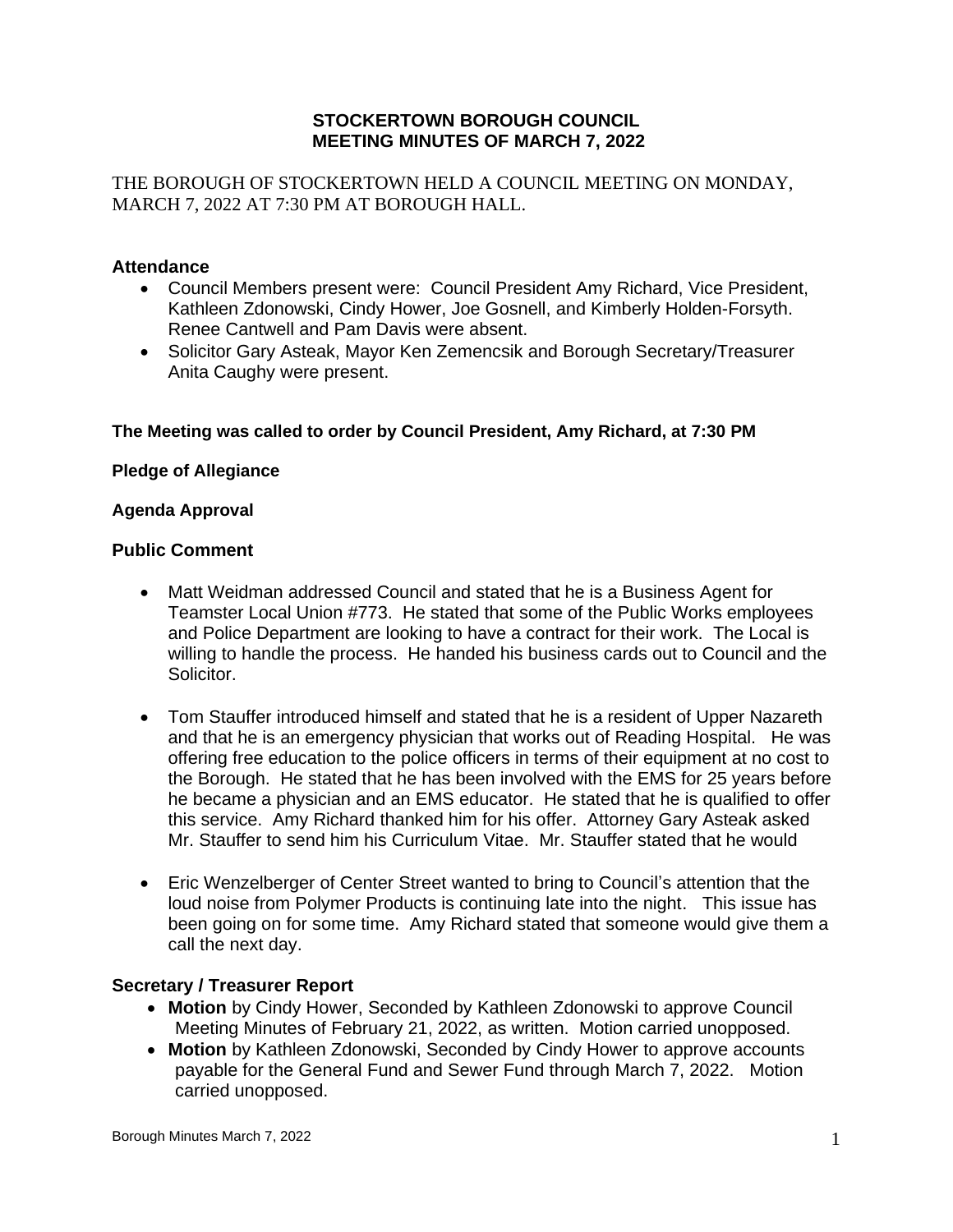## **Mayor Report**

- Mayor Zemencsik stated that he contacted the School Bus Company to obtain the scheduled pickup time for the school children along Main Street. He requested the Police to be at the stops for the safety of the Borough children. Chief Schwab who was in attendance as a resident and not as the Police Chief stated that all calls are responded to according to priority. The Chief was informed by the Mayor and residents in attendance that the Borough children are a priority.
- Mayor Zemencsik informed Chief Schwab that there are two unregistered vehicle which seem to be abandoned behind The Goat Pub for weeks which need to be removed. Rich Dailey, a Borough resident questioned why the Chief was being told now about the vehicles if they have been there for weeks. The Mayor informed Mr. Daily that the Chief has not been in to bring this to his attention sooner. The Mayor also stated that The Goat does not have sufficient parking, and that cars are blocking the view of vehicles pulling out of the side street which is a hazard. There have been prior complaints about the parking which the Chief is aware of. Chief Schwab stated that this is a zoning issue and not a police matter. Solicitor Asteak informed the residents that this matter is not a zoning issue. It is a violation of the Borough's Nuisance Ordinance and is a police issue.
- Rosemarie Wenzelberger stated she felt that Chief Schwab was not being fair. She said that the Chief came after her and her husband when they had an unregistered vehicle on their property. She also did not agree with him on the bus safety issue. Mrs. Wenzelberger stated that children are important and should be a priority even if the Chief has to go there himself to watch the children get on the bus safely, then he needs to do it.

#### **Police**

- Chief Schwab stated that he was at the meeting as a resident and not as the Police Chief, therefore, Amy Richard read out the calls for service. There were 2 Thefts; 1 Crime Code Violation; 1 Pornography/obscene material; 2 Suspicious persons; 26 Traffic Summonses; 21 Traffic Warnings along with miscellaneous call for a total of 142 for the month of February, 2022.
- Officer Rudd of the Pennsylvania Fish & Boad Commission introduced himself to explain a complaint which was made to the Stockertown Police Department which was then referred to his agency. He stated that he investigated it. It was in regards to an incident in the Creek back by the Rod & Gun Club where there was a log jam in the Creek. Public Works cleared the log jam so the creek could flow. After questioning the individuals involved and inspecting the area, he found no violations and the case was closed. He was thanked by Council and the Solicitor for coming and giving his report.

## **Public Works**

• Ken Zemencsik, Public Works Director stated that there was a sewer line blockage on Main Street by Hillside Avenue. Allstate Septic was called out to pump the manholes and a jetter was needed to unclog the line. The homeowners at 100 Hillside reported that the sewer backed up into their basement. Servpro was called to clean and decontaminate the basement for the homeowners. The residents were very happy with the cleaning job by Servpro and sent a letter of appreciation.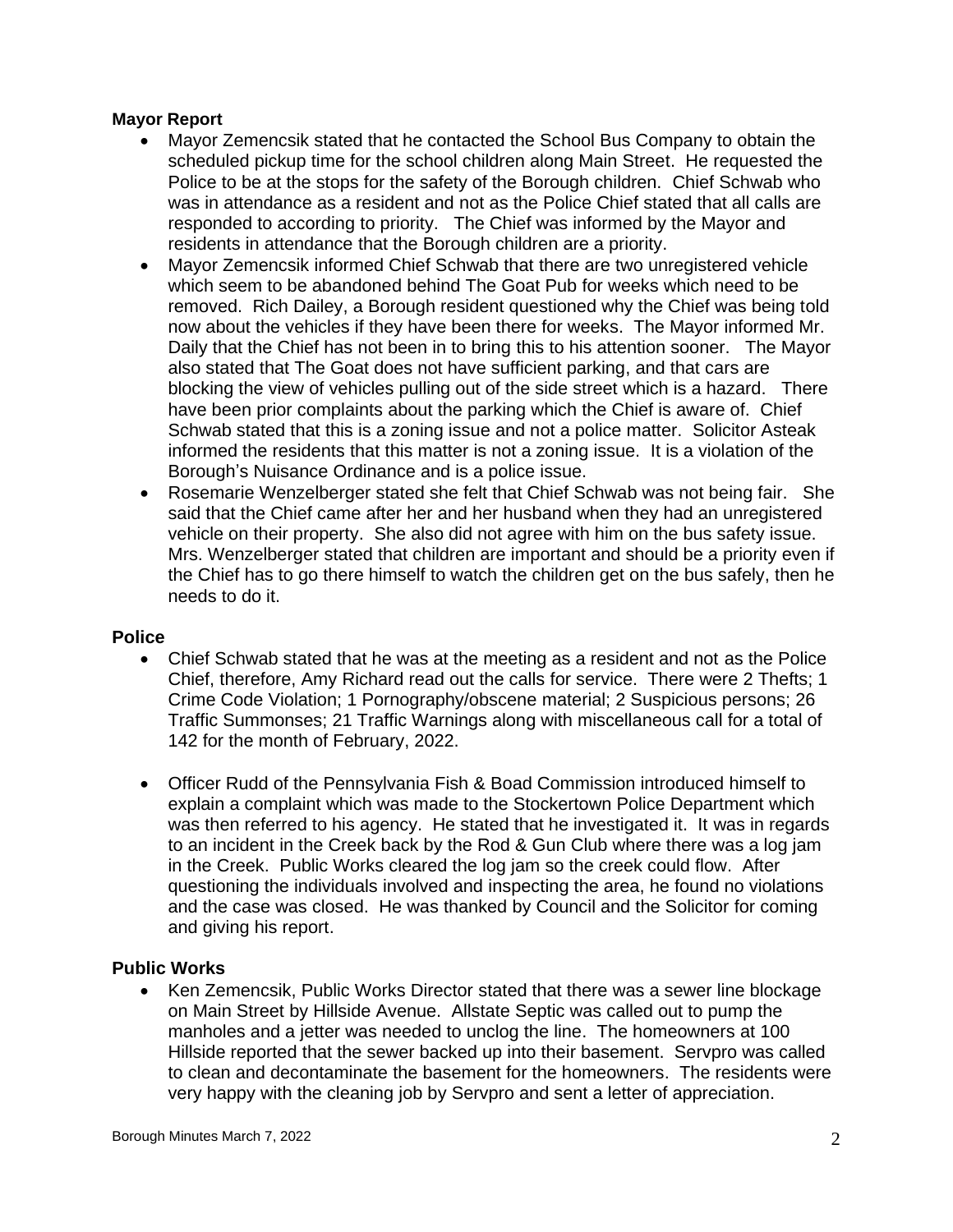• JOAO completed the clearing of the Bushkill Creek by Soopys as per the permit issued to the Borough by DEP.

# **Solicitor**

• Solicitor Asteak requested an executive session at the end of the meeting regarding a legal matter.

# **Agenda**

- Resolution 2022-3 is on the agenda for the adoption of the 2022 Emergency Operations Plan. Solicitor Asteak has reviewed the Plan and has approved it. Amy Richard asked for a motion to adopt the Resolution.
- **Motion** by Kathleen Zdonowski, Seconded by Joe Gosnell to adopt **Resolution 2022-3 – Resolution Adopting Emergency Operations Plan for Borough of Stockertown**. Motion carried unopposed.
- Rosemarie Wenzelberger asked whether Council members were still required to that the NIMS class. Attorney Asteak stated that he has not heard anything about that requirement. It was a requirement in the past. He stated that the Emergency Management Coordinator is required to take the classes by not Council at this time.

# **Council Comments**

- Kim Holden Forsyth requested that signs be put up at the end of the trail by Christmas Tree Park because cars are driving through that area way to fast. She also made a comment about the agenda which is being looked into.
- Kathleen Zdonowski repeated her suggestion that the Borough use the land which was formerly the sewer plant for residents to dispose of their yard waste. She suggested that a chipper be purchased to mulch the tree limbs. Amy Richard stated that she would like to have the area monitored so non-residents do not dump their waste there and have it opened to the residents on certain days. The hiring of private contractors was discussed. Several residents concurred with the suggestion of purchasing a chipper and a place to dispose of their yard waste. Amy Richard stated that the matter will be looked into.

## **New, Old or Unfinished Business**

- Blair Talijan, a Borough resident stated that he was appalled by the conduct at the meeting tonight by everyone. He stated that Mr. Asteak should not have to ask residents to calm down. Attorney Asteak stated that there needs to be law and order in the meeting. Mr. Talijan agreed and said that everyone on Council along with the public works and the police need to get on the same page He then thanked them for listening.
- Amy Richard stated to avoid any breach of conduct or confidentiality, she would like to have all cell phones turned off and place them in the basket during executive session. She asked for a Motion to that effect and wanted to know if anyone has any issues with it.
- **Motion** by Joe Gosnell, Seconded by Kathleen Zdonowski to have all cell phones turned off and placed in a basket during executive session. Motion carried unopposed.